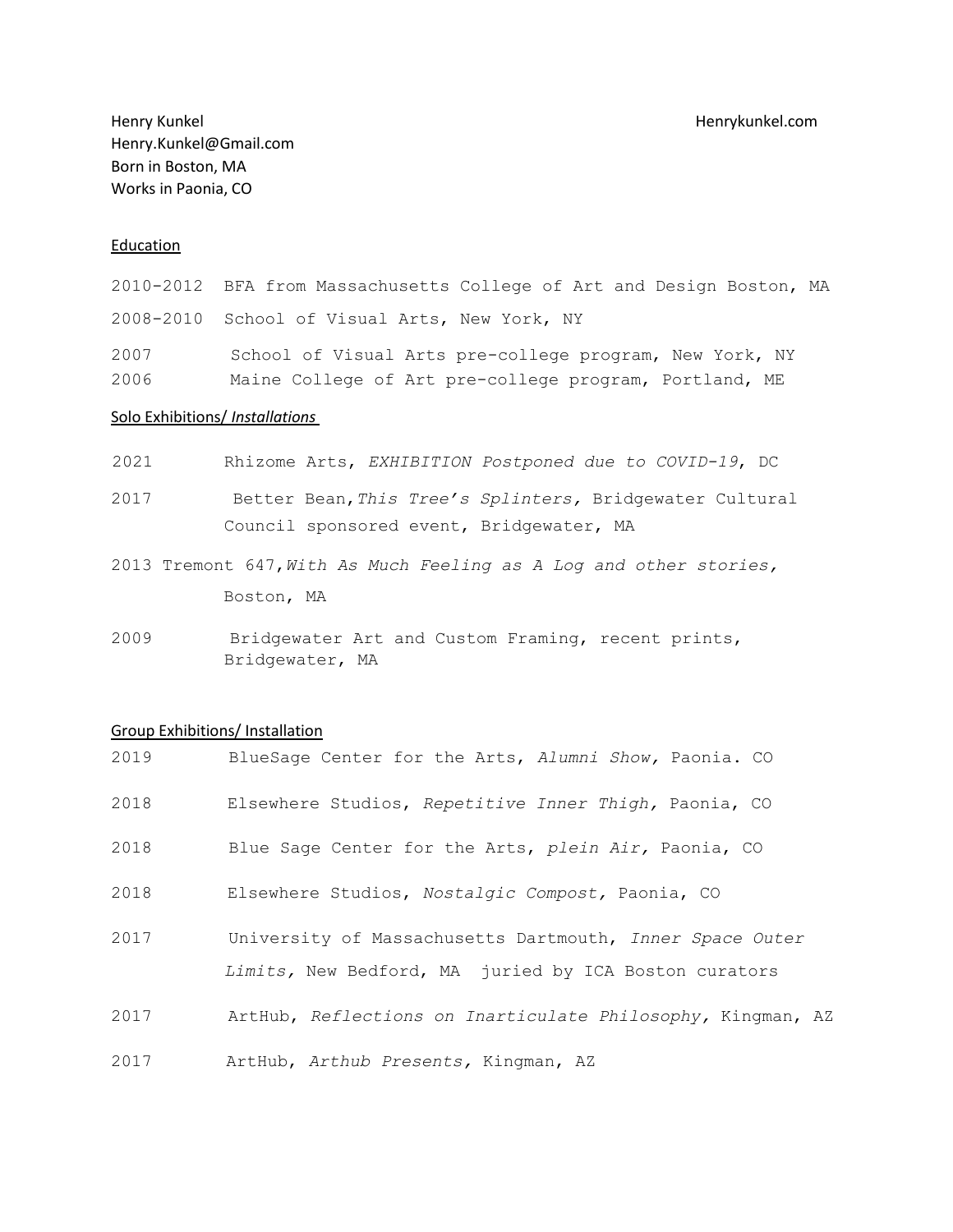2016 Distillery Gallery, *Standing Rock Benefit Auction,* Boston, MA 2016 Pianocraft Gallery, *Gathering Air: works by Kate Wildman and Henry Kunkel*, Boston, MA

2016 Drop Forge and tool, *anniversary exhibition,* Hudson, NY

2016 Eridanos, *Locals Only,* Cambridge, MA

2016 Winter Spinnereirundgang, *Gute Stube,* Leipzig, Germany

2015 Pilotenkuche, *Interview,* Leipzig, Germany

2013 Bridgewater University, *Arts for Advocacy,* Bridgewater, MA

# Residencies

2018 Elsewhere Studios, Paonia, CO

| 2018 |  | ArtHub, Kingman, AZ |  |
|------|--|---------------------|--|
|------|--|---------------------|--|

2017 ArtHub, Kingman, AZ

2016 Drop Forge and Tool, Hudson, NY

2015 Pilotenkueche, Leipzig, Germany

2012 Haystack student residency, deer Isle, Maine

# Awards, Honors, & Publications

- 2019 Blue Sage Center for the Arts, *Juried Alumni Show, Second Place Recipient Juried by Teresa Booth Brown*
- 2017+2019 Massachusetts Cultural Council, local project grant
- 2017-2018 Arizona Works community services, Mural project director, Kingman, AZ
- 2017 Piney Wood Atlas, residency spotlight, published interview and residency advice article in southwest book.
- 2016 Assistant to Mehdi Ghadyanloo's Rose Kennedy Greenway Mural, Boston, MA
- 2016 Gardner Museum, Lee Mingwei's living room host, Boston, MA

2014,2015+2017 Accordion Magazine issue # 1&2